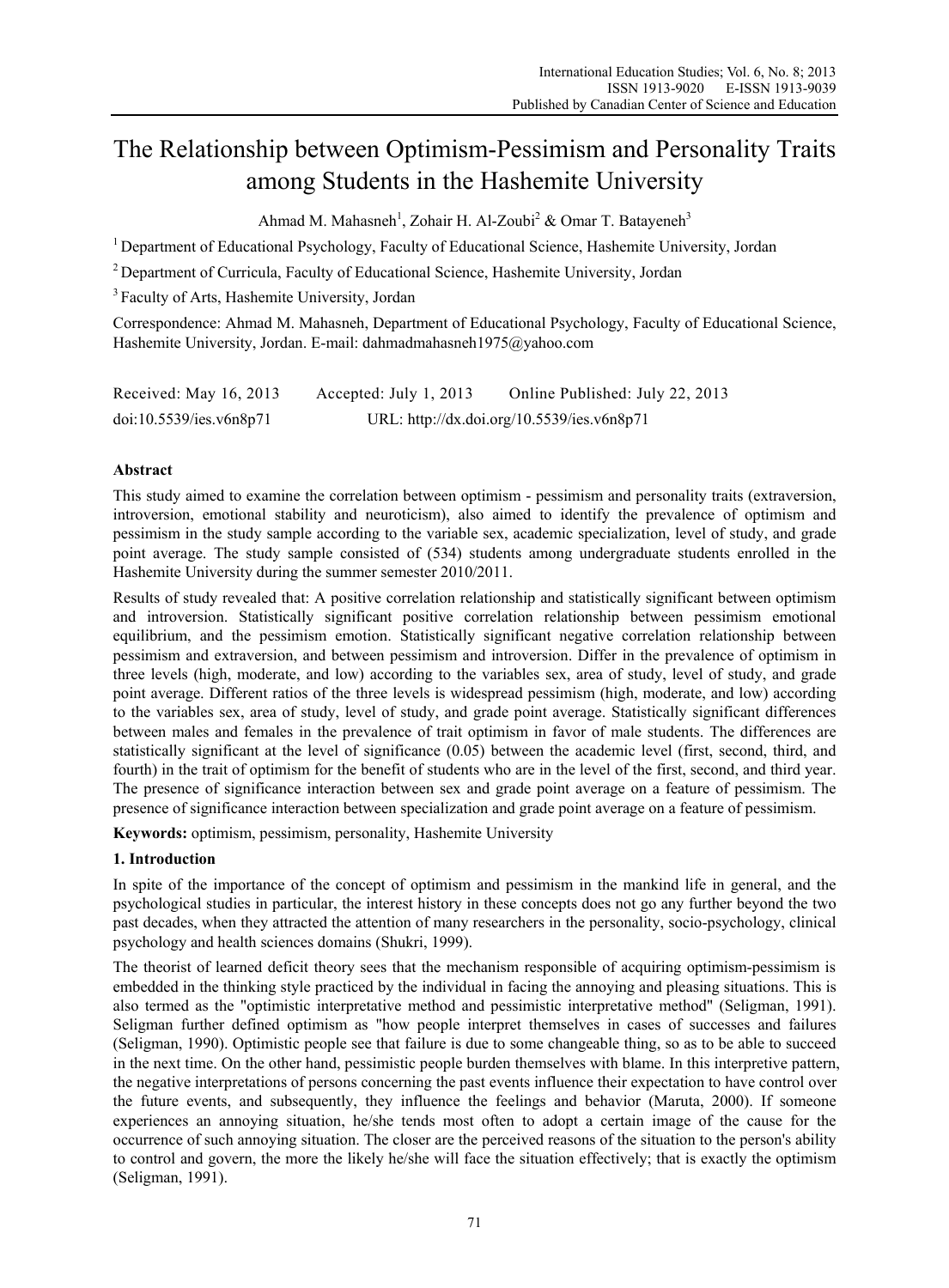Seligman sees that everybody passes through defeat, rejection and failure to a certain extent through his/her life. In spite of the failure and rejection people encounter in their lives, some seek to overcome this failure, while others succumb to failure. So, Seligman sees that the way people substantially interpret their failures and defeats makes the difference among them in optimism and pessimism (Walker & Brokow, 2000). Seligman notes in his research works on optimism and pessimism that optimistic people are superior to the pessimistic in their ability to face depression. Accordingly, they are goal achievers in their works, and mostly physically healthy (Seligman, 2003).

Scheier & Carver (1985) "Cited in Abdel Khaleq and Al-Ansari, 1995", defined optimism as "the positive view, loving life and belief in the possibility of good occurrences, or the good aspect of things, rather than the bad aspect." They added in a more recent text (1987) that optimism is a readiness lies inside the single individual, concentrated in the general expectation that good or positive things will happen, i.e. expectation of positive results of the forthcoming events.

Abdel Khaleq (2000) defines optimism by that it is a rejoicing view of the future, making the person expects better, anticipates occurrence of goodness, and looks forward for success. On the other hand, pessimism is a negative anticipation of the events to come, making the person expects worst things to happen, and anticipates badness, failure and disappointment.

No doubt that disagreement is wide among researchers in looking at the relation between the optimism and pessimism concepts. Thus, we shall refer to two trends, at least, in this relation:

First, optimism and pessimism are two separate traits, yet interrelated, meaning that each trait has a relatively independent continuum, combines the different degrees on the one trait; and every person has a site on the optimism continuum that is independent from its center on the pessimism continuum. Here every traitindependently- is considered unipolar, starting from the lowest degree (may be zero) to the highest degree. The same matter is repeated -independently- with pessimism.

Second, optimism and pessimism are one single trait, but it is bipolar. In other words, the trait continuum here has two opposite poles, with every body having a one center on it, so that he/she may fall among the extreme optimism and intensive pessimism. This implies that the human, in general, cannot be extremely optimistic or very pessimistic, as he/she has a one degree on the continuum, the same is in extroversion-introversion traits (Al-Ansari, 2003).

Kelly (1955) and Nunnaly (1978) noted that the trait could be represented by a continuous line of behavior, and we attempt to locate the person's position on the line concerning a certain trait, through measurement processes. The term "continuum" means a straight line consisting of indefinite number of possible points that locate different sites of the measured trait (Allam, 2002). Based on this trend, measuring these two traits may be made by measuring optimism alone or pessimism alone, as the traits are opposite, and the degree of one is the reverse value of the other, i.e. high optimistic degree means low pessimistic degree, and vice versa.

The significance of the study of optimism-pessimism lies in the importance of its relationship to the different aspects of the normal and abnormal human personality. Seligman's Theory in Attribution assured that the method through which we interpret things or evens is more influential on our current and future behavior than their occurrences; having either good or bad implications upon our mental and physical health (Al-Hajjar, 1989).

Results of many previous studies, such as Al-Ansari (2003) Cohen (2001), Lennings (2000), Hollnagel, et al (2000), and Achat, et al (2000) indicate that optimism is positively related to a number of the normal variables such as: mental health, physical health, life satisfaction, happiness, effective encounter of pressures, successful problem solving, occupational performance, good academic performance, extroversion, work motivation, production quality, self-control, low levels of pain and tiredness.

About the differences between the two genders in the means of optimism-pessimism, some studies such as Abdel Khaleq's (1995) on the students of the University of Kuwait, revealed high levels of optimism degrees mean with the males as compared with females, and the reverse was true in pessimism.

Mcsteen (1997) concluded that the mental rigidity or toughness was a good predictor on the variance of the optimistic disposition; the control direction and family awareness contributed to the high level of optimistic disposition and mental rigidity. The study further indicated that the contribution of mental rigidity, control direction and family awareness accounted for 53% of the total variance of the optimistic disposition.

Barakat (1998) concluded that students were optimistic, and found the existence of statistically significant differences in optimism and pessimism according to the academic specialization variable, with differences were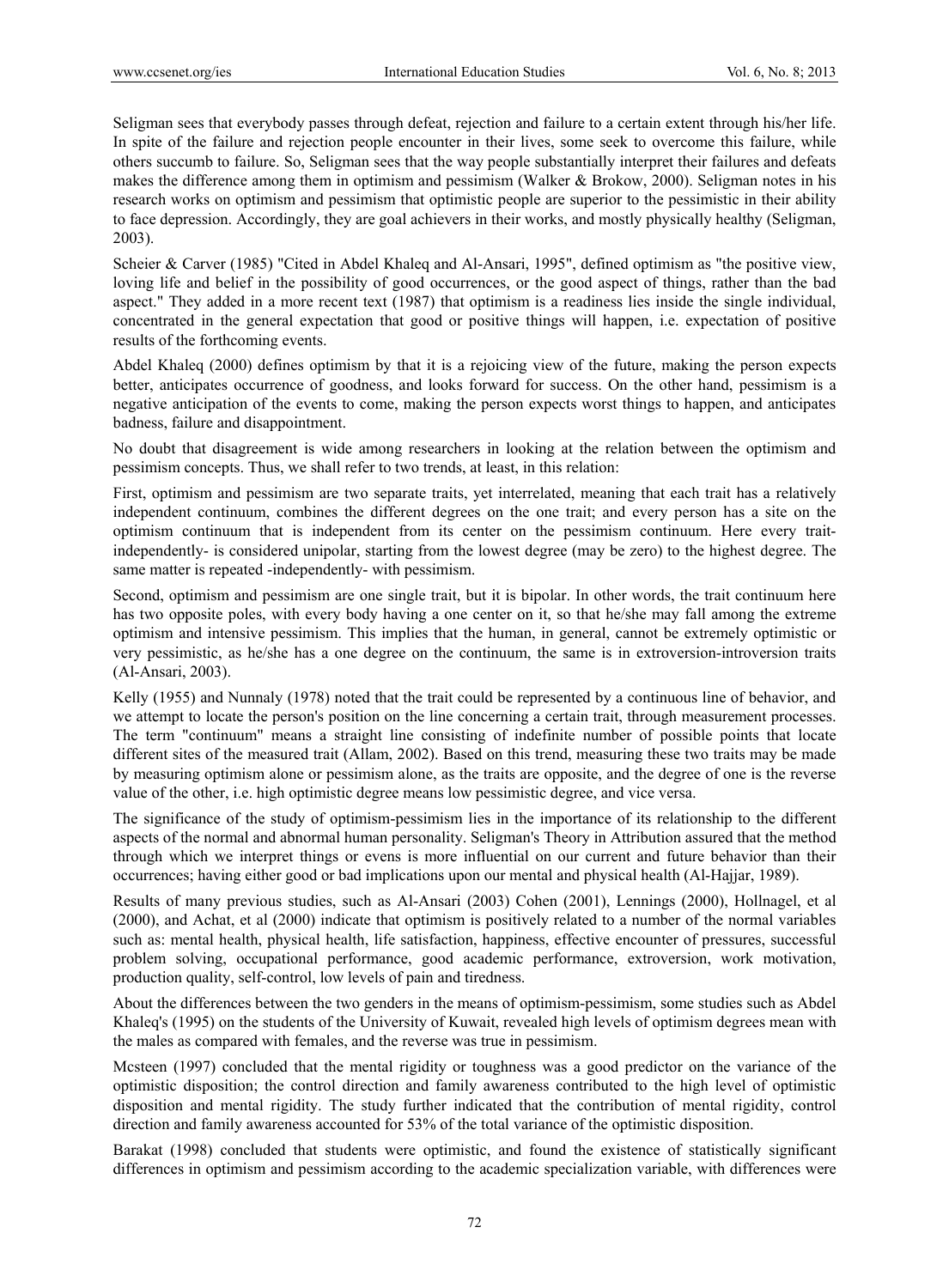in favor of the scientific specialization students. Meanwhile, there were no statistically significant differences by gender, social status, or age variables.

Abdel Latif and Hamadeh (1998) concluded that there are significant differences between the two genders in optimism, whereas they were not apparent in pessimism. A positive correlation appeared between optimism and extroversion, and between optimism and psychosis.

Al-Masha'an (2000) found statistically significant differences between males and females in optimism and mental and psychical disorders; but males were more optimistic than females. There were not statistically significant differences between males and females in pessimism. The result showed a negative significant correlation between optimism, pessimism, psychological disorders and life pressures.

Maruta, et al (2000) found a inverse relationship between optimism and both mental and psychical disorders. In other words, optimism leads person to a better life and a desired interpretation of its events; and supports the good physical health. At the same time, the good physical health leads a better expectation in life, meaning that there is an interaction between health and optimism. At the event of any illness, optimistic people follow a more careful medical regime duly prescribed for them, and turn away the behaviors that caused such illness. The reverse is true in pessimism; the recurrent illness may lead the person to expect the worst, i.e. pessimism. Furthermore, pessimism weakens the immune system of the body, decreases the recovery rate and increases early death rates.

Abdel Khaleq (2000) concluded that there is a relationship between optimism-pessimism and academic achievement.

Yates (2000) aimed in his study which he conducted on the preparatory and secondary stages students and to know the relationship between optimism-pessimism and each of academic achievement and grade level; and to know the difference between the two genders in optimism-pessimism. The study concluded that there are statistically significant differences between optimism and pessimism attributed to the gender. In this concern, males were more pessimistic than females throughout the study years. The study further found statistically significant differences in optimism and pessimism attributed to the grade level, and a negative relationship between optimism and academic achievement.

Al-Anazai (2001) concluded that there were no differences between the two genders in optimism, and a positive correlation between life satisfaction, self confidence and optimism.

Ismail (2001) conducted a study aimed at prediction in optimism and pessimism through certain variables, represented in feeling psychological loneliness, control direction, death worry, economical and social condition. The most predictable variables of optimism were: feeling loneliness, control direction, death worry, and economical and social condition, respectively. On the other hand, the most predictable variables of pessimism were: control direction, feeling loneliness, death worry, and economical and social condition, respectively.

Redwan (2001) did not find differences between the two genders in pessimism. The research results indicated the linkage of the optimism- pessimism with the social relations and the individual's psychological adjustment network. A study conducted by Brissette, Scheier & Carver (2002) on the role of optimism in creating the social networks among the university students, concluded that enjoying optimism contributes to the increase of creating social networks with the individuals and their achieving higher levels of psychological adjustment than the pessimistic individuals.

Creed, et al (2002) concluded that worried, pessimistic people have negative feelings and less positive as compared to the less worried, optimistic people; and that optimism is correlated to the high levels of life planning, discovery, and confidence in decision taking. Meanwhile, pessimism is correlated to hesitation, wonder in life and low self-esteem.

Al-Ansari (2003) concluded the existence of positive, significant relationship between optimism and extroversion and lying. Meanwhile optimism negatively correlated with each of pessimism, worry, obsessive-compulsive disorder, guilt, shame, despair, depression and nervousness. Pessimism had a negative, significant relationship with each of optimism, extroversion and lying, and positive, significant relationships with each of worry, despair, guilt and depression. The results indicated the existence of significant differences between the two genders in optimism in favor of the males, as they are more optimistic than females. Furthermore, the results showed significant differences between the two genders in pessimism in favor of the females, as they are more optimistic than males.

Yates (2002) found a positive correlation between optimism and achievement in mathematics; and she found negative correlation between pessimism and achievement in mathematics.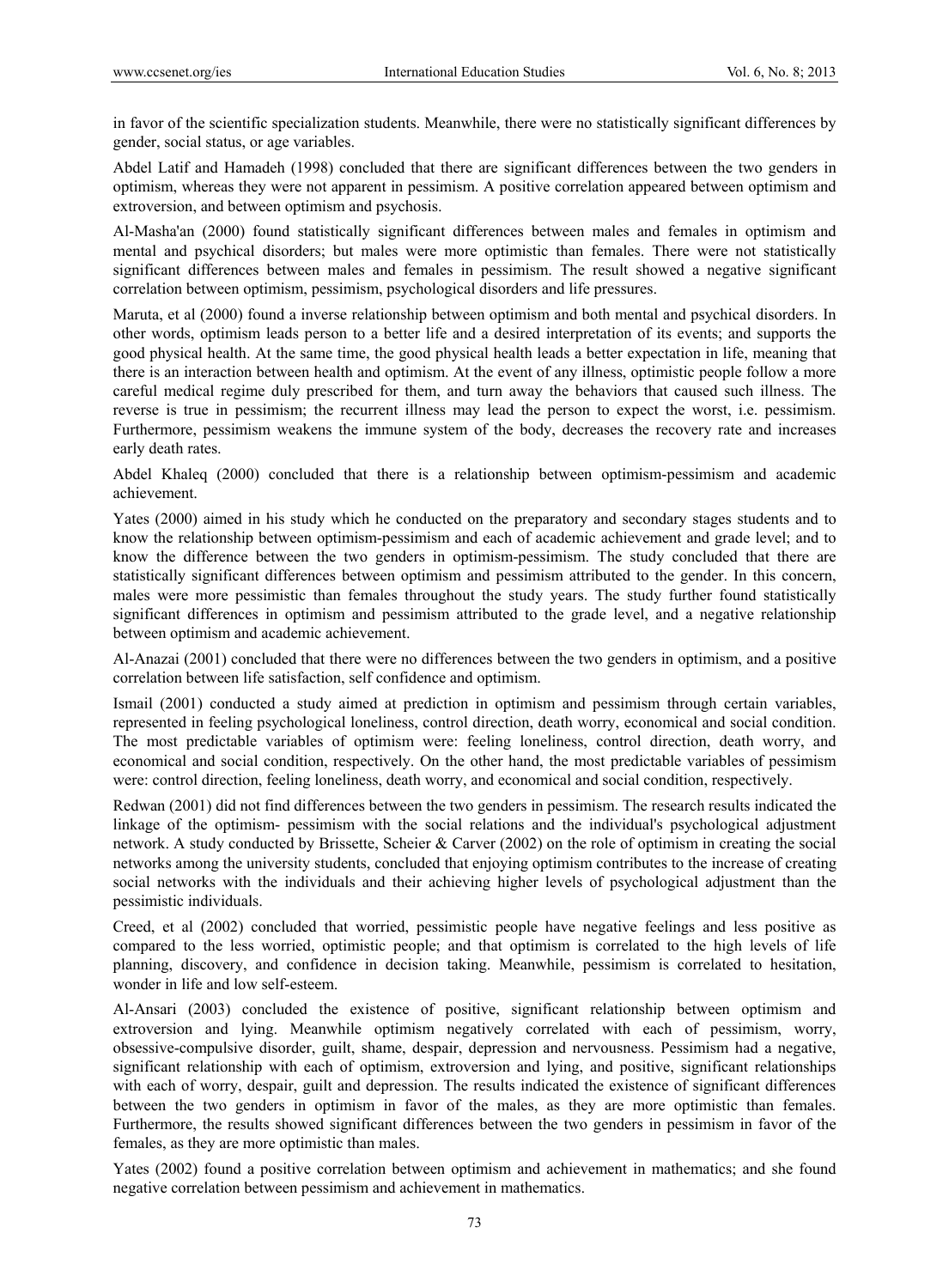Al-Himyari (2003) showed that there were no differences between the two genders in the optimism/pessimism trait.

El-Anzi (2005) concluded a statistically significant, positive relationship between optimism and academic achievement, meantime he found a statistically significant, negative relationship between pessimism and academic achievement.

O'Cconnor & Casidy (2006) conducted a study on a university students sample aimed to identify the predictability of feeling despair through interaction between optimism and pessimism and a definite number of the future expectations of the individual. The study concluded that despair prediction is possible through the knowledge of individuals' levels of optimism and pessimism.

Al-Minshawi (2006) found a statistically significant, positive relationship between optimism, mental rigidity, emotional intelligence and academic achievement. He further found a statistically significant, negative relationship between pessimism and each of mental rigidity, emotional intelligence and academic achievement. The researcher did not find differences between the two genders in optimism.-pessimism; he found higher optimism prevalence with the first group sample than its prevalence with the fourth group sample; and the existence of statistically significant differences in optimism-pessimism attributed to the academic grade level.

# **2. Statement of the Problem**

Many studies were conducted on optimism-pessimism, which focused on the relationship between them and a number of the various personality aspects with the individuals, whether positive or negative relationship. The results of many studies, such as Abdel Khaleq (2000), Cohen (2000), Al-Ansari (2003) and Redwan (2000), indicated that optimism is positively correlated with a number of normal (or positive) variables such as mental health, physical health, happiness, life satisfaction, effective encounter of the pressures, problem solving, high academic performance, extroversion, work motivation, quality of the production and self-control. On the contrary, pessimism is correlated to the abnormal pathologic variables, such as despair, failure in problem solving, worry and depression.

# **3. Objectives and Research Questions**

The purpose of this study was to examine the relationship between optimism- pessimism and personality traits among the students of the Hashemite University in Jordan.

The specific study questions that guided this study were:

RQ1: What is the prevalence degree of optimism-pessimism trait at their extreme and moderate levels among the Hashemite University Students as per gender, academic specialization, academic level and accumulative average variables?

RQ2: Is there a correlation between optimism-pessimism (extroversion, introversion, emotional stability and neuroticism ) among the Hashemite University Students?

RQ3: Are there statistically significant differences in the optimism-pessimism trait among the Hashemite University students attributed to: gender, accumulative average, academic specialization, academic level)?

## **4. Significance of the Study**

Based on the above about the prevalence of optimism-pessimism and their impact on the health status of the individual; and due to the particular characteristics of the Jordanian society of habits and traditions, as well as the age influences imposing new life styles on the youth, and their future ambitions, the theoretical and applied significance of this study arises from the information for researchers in psychology about the distribution of the Hashemite University on the optimism-pessimism continuum, being a bipolar, one single trait.

This study belongs to the positive psychology domain, which needs more and more studies and research works to complete this important psychology discipline; as the study is hoped to enrich the psychological field. The current study attempts to identify the prevalence rates of optimism-pessimism among a sample of the Hashemite University students. It is presumed that the university study carries positive rather than negative expectations and orientations toward the future. The study results may contribute to the orientation and guidance of the university students in general; those who are the society hope and future in improving their vision and view of the future.

In addition, this study may further be, in additional to other research and studies, beneficial to the concerned institutions in understanding the common psychological, physical and educational problems among the Hashemite university students, in order to find preventive, guidance and remedial programs that may contribute,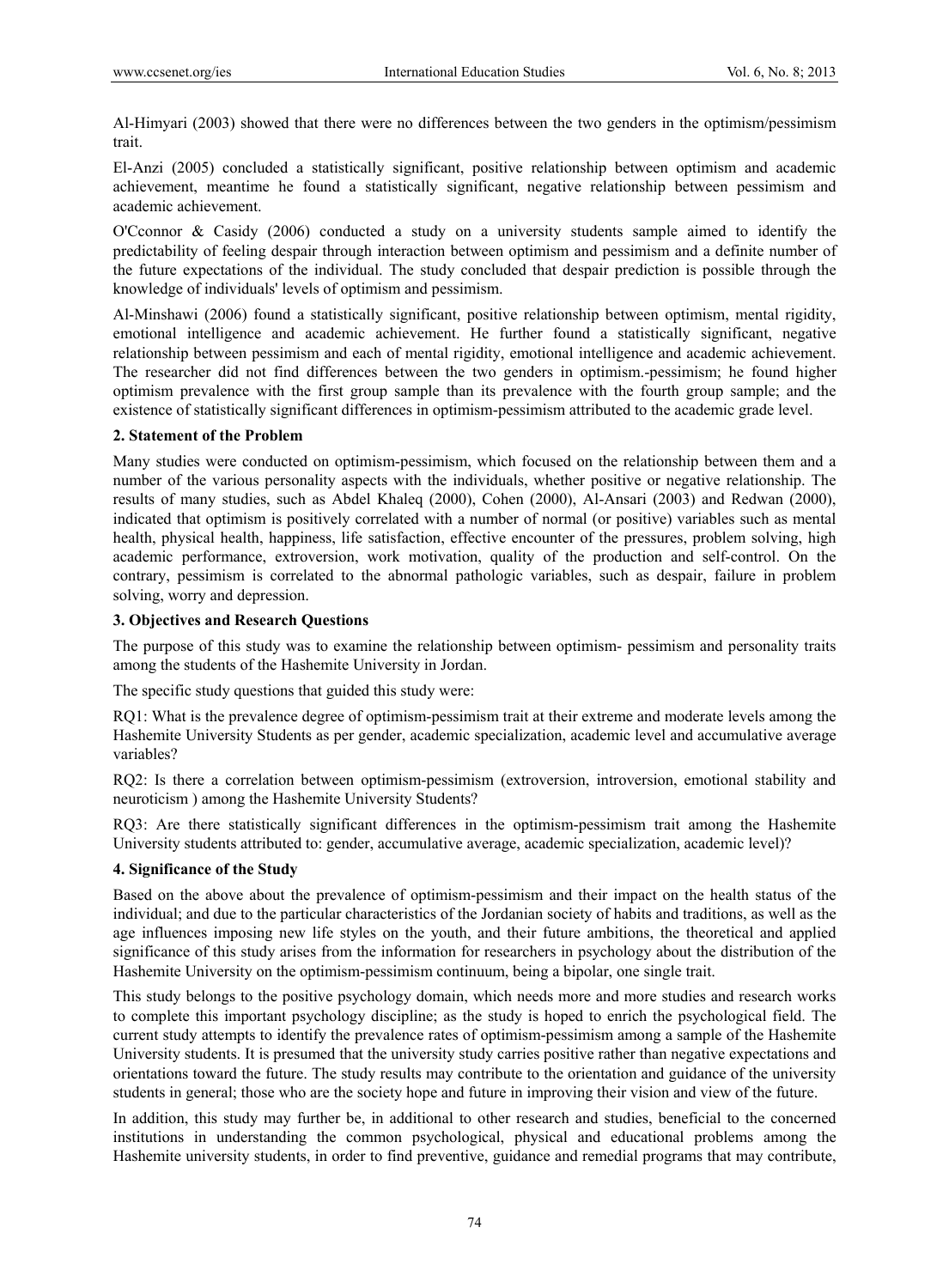in addition to the other programs of the concern, to help the youth overcome these problems, and effectively contribute in the community building and development.

## **5. Methodology**

## *5.1 Participants*

The study population consisted (11092) of the Hashemite University students enrolled in the summer semester for BA degree in the academic year 2010/2011, distributed over the different University Faculties. The study sample consisted of (534) male and female students (5% of the study population) representative of the various faculties and academic levels. Four sections were selected out of the University Elective Courses the University provides for all the BA grade students.

# *5.2 Instruments*

Participants completed measures of optimism- pessimism and personality traits. Each is described are following.

# 5.2.1 Optimism-Pessimism Scale

Following the revision of previous studies and literature, Al-Himyari's (2003) Scale and Al-Hakkak's (2001) Scale on optimism-pessimism, the study instrument had been constructed. It consisted of (42) items paraphrased as per Likert style, with multiple choices against each item, to select one of the five choices, which weights range from 1-5 which consist of the response always, frequently, sometimes, infrequently and never.

To verify the scale validity, it had been presented to a body of arbitrators in the counseling and psychology department of the Hashemite University to judge the scale items in terms of wording, language accuracy, clarity of the meanings and the appropriateness degree of the items to the specified domains; as well as obtain their suggestions for suitable modification, addition or deletion of the items. Relying on their suggestions, the researchers made modifications that the majority (80% and more) of the arbitrators proposed, purporting that the instrument possesses a high degree of content validity.

Reliability was also verified by calculating the internal consistency coefficient, employing Chronbach Alfa Equation, and a (0.78) reliability coefficient was obtained, a reliability amount that is deemed significant and sufficient for the purposes of this study.

# 5.2.2 Eysenck Personality Scale

Eysenck personality scale (Eysenck and Eysenck, 1974) was employed. This scale is widely used by many of researches in the Jordanian setting such as: Shihab (1993), Al-Halasa (1996). The scale consists of (57) items that measure two of personality dimensions. First dimension was (extroversion-introversion) with (24) items to measure, given the following numbers: 1, 3, 5, 8, 10, 15, 17, 20, 22, 25, 27, 29, 32, 34, 37, 39, 41, 44, 46, 49, 51, 53 and 56.

The second dimension (emotional stability- neuroticism) with (24) items to measure, given the following numbers: 2, 4, 7, 9, 11, 14, 16, 19, 21, 23, 26, 28, 31, 33, 35, 38, 40, 43, 45, 47, 50, 52, 55 and 57). The remaining items (n=9) were to measure lying were given the following numbers: 6, 12, 18, 24, 30, 36, 42, 48, and 54), with the responses to these items are "Yes" or No".

The appropriate response takes one grade and the inappropriate takes zero grade, the range of the individuals' grades on each of the personality dimensions between (0-24), with 13 and more indicating the first dimension of extroversion, and 12 and less indicating the same dimension of introversion.

As for the second dimension (emotional stability- neuroticism), score 12 and more indicated the person's tendency toward emotional stability, while 13 and less indicated tendency toward neuroticism.

Items measuring lying using Eysenck scale, were given 5 grades as a maximum grade to accept the interviewees' responses, and those obtaining more than 5 grades were excluded.

Scale developer indicated that he carried out the validity of the collateral construction by comparing the results of his list with the those of Modsley's, and found them enjoying high validity significance, without mentioning any quantitative value. Al-Qudah, (2006) also presented the scale items to a number of professionals at Mutah University, and he relied on the consensus (80%) of 7 arbitrators, and all the items were approved because they all overran the 80% test limit.

Reliability also was approved by a number of researchers, and the scale developer calculated the reliability coefficient through retesting, and found it ranging between (0.84-0.94) (Eysenck & Eysenck, 1974). Furthermore, Al-Husseini (1993), calculated the Arabized version of the reliability coefficient, which amounted (0.80). Al-Halasah (1996) concluded the list reliability significances through retesting which ranged between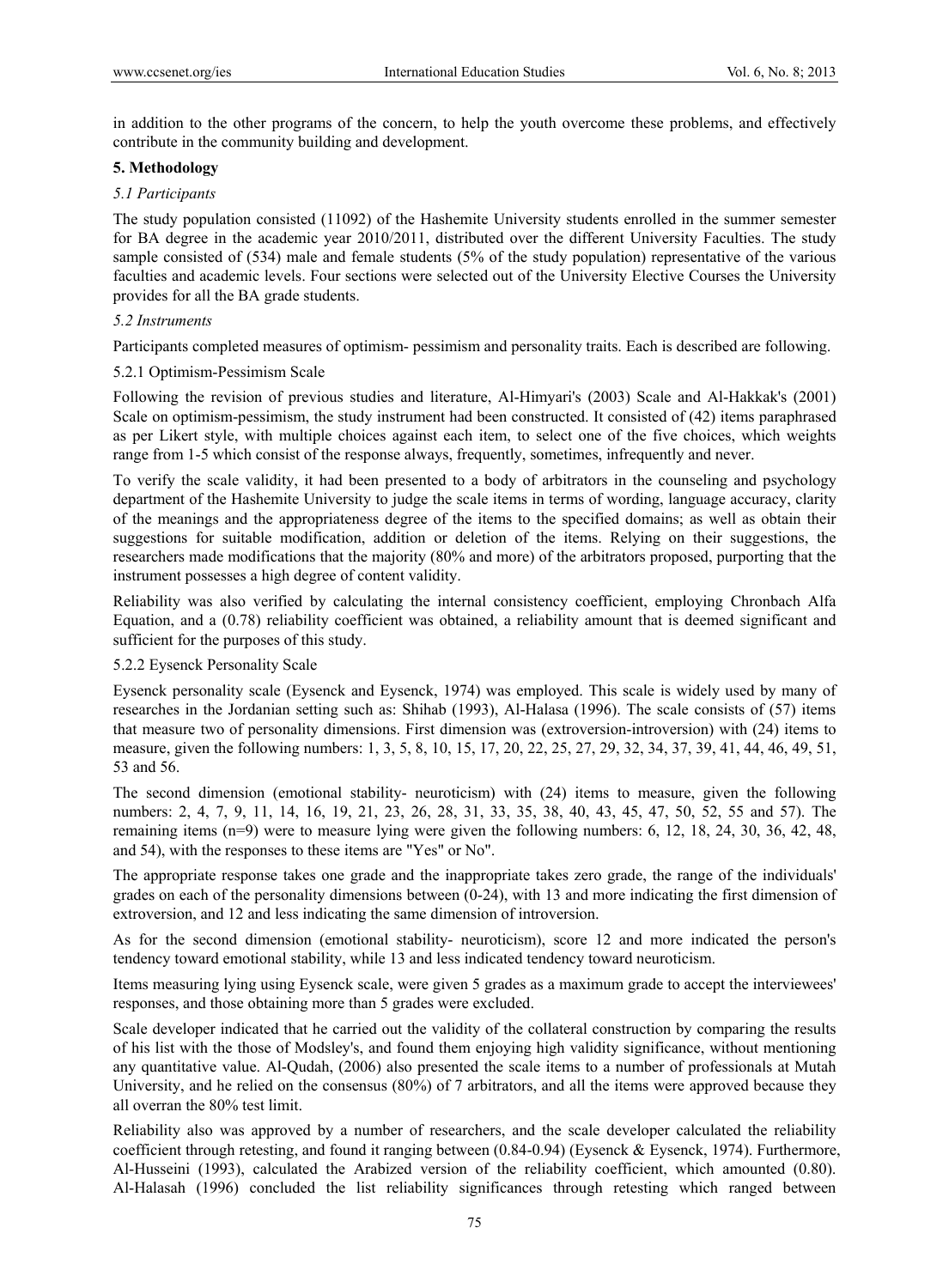(0.74-0.81). For the purposes of the current study, the researcher was satisfied with the reliability significances which the above mentioned two researches obtained, based on the fact that both coefficients were almost equal.

#### *5.3 Data Collection*

After acquiring the instructor permission, the questionnaire administrated was during regular class periods to student in the second semester of the 2010-2011 academic year. The students received written instruction that specified the purpose of the study and explained the procedure followed while responding to the questions. In particular, the students were told that there were no rights or wrong response. Students asked to return the questionnaires to the class instructor who passed them it on to the researcher.

# *5.4 Data Analysis*

The data collected from all participants were coded, entered onto the SPSS spreadsheets, and analyses using software package SPSS version 17. Descriptive statistics for all variables in this study were examined using SPSS frequencies. The minimum and maximum values of each item were examined for accuracy of data entry by inspecting any out-of-range values. No out-of-range values were found. Missing subjects were not detected either. The results of the study are addressed by each objective.

# **6. Results and Discussion**

#### *6.1 Results Pertaining to Objective 1*

**RQ1: What is the prevalence degree of optimism-pessimism trait at their extreme and moderate levels among the Hashemite University Students as per gender, academic specialization, academic level and accumulative average variables?** 

To answer this question, the researchers calculated the percentage of each of optimism and pessimism traits by the study variables. Table (1) shows the optimism percentage distribution among the study sample.

|                        |                | Optimism Levels |             |     |                |     |             |
|------------------------|----------------|-----------------|-------------|-----|----------------|-----|-------------|
| Sample                 | N <sub>0</sub> |                 | High 74-100 |     | Moderate 48-73 |     | Low $20-47$ |
|                        |                | No.             | $\%$        | No. | $\frac{0}{0}$  | No. | $\%$        |
| Male Students          | 292            | 4               | $1\%$       | 136 | 47%            | 152 | 52%         |
| <b>Female Students</b> | 242            | 8               | 3%          | 74  | 31%            | 160 | 66%         |
| Scientific             | 261            | 25              | 10%         | 110 | 42%            | 126 | 48%         |
| <b>Humanities</b>      | 273            | 27              | 10%         | 86  | 32%            | 160 | 58%         |
| <b>First Year</b>      | 220            | 14              | 6%          | 86  | 39%            | 120 | 55%         |
| Second Year            | 172            | 12              | $7\%$       | 60  | 35%            | 100 | 58%         |
| Third Year             | 100            | 12              | 12%         | 38  | 38%            | 50  | 50%         |
| Fourth Year            | 42             | 13              | 31%         | 13  | 31%            | 16  | 38%         |
| Excellent              | 60             | $\overline{2}$  | 20%         | 18  | 30%            | 30  | 50%         |
| Very Good              | 130            | 12              | 9%          | 52  | 40%            | 66  | 51%         |
| Good                   | 200            | 14              | 7%          | 78  | 39%            | 108 | 54%         |
| Acceptable             | 144            | 14              | 10%         | 48  | 33%            | 82  | 57%         |

Table 1. Optimism distribution percentages over the study sample

Table 1 indicates the following:

**.** There is a difference in the moderate optimism prevalence rates by gender (47% for males) and (31% for females). This may be explained by that students are more careful for learning process and academic success, which in turn will influence their future expectations and visions in a positive manner. Meanwhile, female students hold much of sufferings, pressures and fear of the future, all of which will have impact on their future expectations, and make them less optimistically feeling than male students. This study is consistent with that of Al-Ansari (1995), Abdel Latif and Hamadeh (1998), Al-Masha'an (2000) and Al-Ansari (2003), which revealed a higher optimism level with the males than that of the females, while the reverse is true on pessimism. The current study is not consistent with that of Barakat (1998), which concluded that there are no statistically significant differences in optimism and pessimism by gender variable.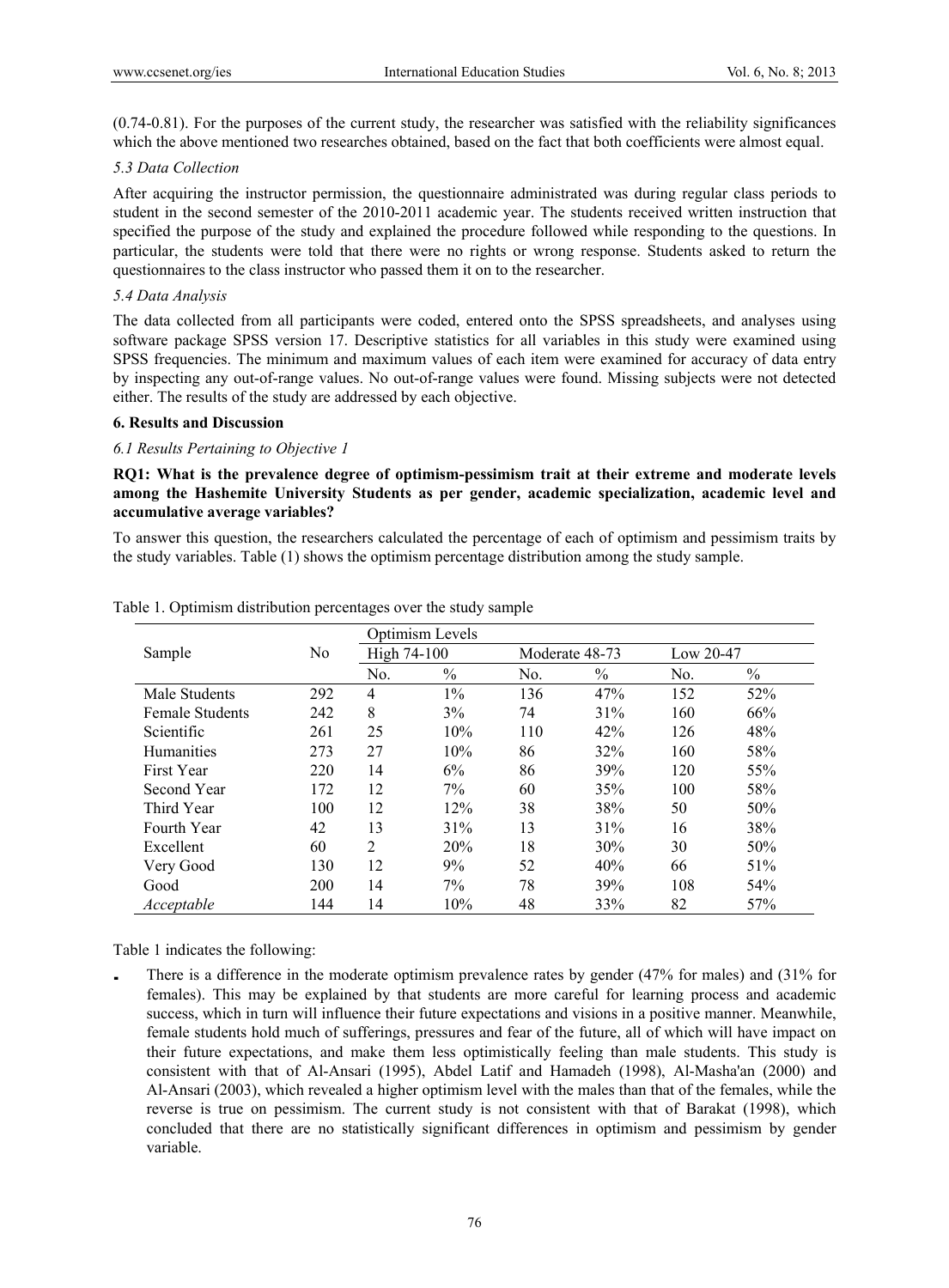- **.** There is a difference in the low optimism prevalence rates among the two genders, optimism rates were 52% and 66% for males and females, respectively.
- **.** There is a difference in the moderate optimism prevalence rates among the scientific and humanities specializations students; moderate optimism prevalence among scientific specializations students was (42%) as compared to (32%) of the humanities specializations students. This could be explained by that the nature of the academic specialization of the study and his/her academic success, as well as absence of the problems and obstacles in the way of the academic specialization of the student, could contribute to student's feeling optimistic. The scientific specializations, by their nature, need more effort and perseverance that literary and humanities specializations, which in turn will have an effect on the optimism degree. This result is in consistency with that of Barakat (1998), which indicated the existence of statistically significant differences in optimism and pessimism by the student's academic specialization in favor of the scientific specializations students.
- **.** There is a difference in the low optimism prevalence rates among the scientific and humanities specialization students: 48% and 58% with the scientific and humanities specializations students, respectively.
- **.** There are differences in the optimism prevalence rates among the first, second, third and fourth years. The high optimism rates were as follows: first year (6%), second year (7%), third year (12%), and fourth year (31%). This result could be interpreted as logical and agreeing with realty, as the fourth year students are at the graduation points and getting out to the labor market, a matter seen by many students as very difficult to access; and students wish to form new families. All such concerns impose different types of pressures that would reflect on the individual's future expectations.
- **.** There are differences in the high optimism prevalence rates among the students ranking excellent, very good, good and acceptable. The prevalence rates were: (20%), (9%), (7%) and (10%) for the students obtaining: excellent, very good, good and acceptable ranks, respectively. These rates could be interpreted by that the higher achiever the student is the more he/she feels optimistic, as the academic comfort is reflected on the student's psych and his/her reading of the future, as well as the rational thinking style based on logics.

The percentage rates of the pessimism trait were calculated by the study variables. Table 2 indicates these rates.

|                        | N <sub>0</sub> | Pessimism Levels |       |                |      |             |      |
|------------------------|----------------|------------------|-------|----------------|------|-------------|------|
| Sample                 |                | High 74-100      |       | Moderate 48-73 |      | Low $20-47$ |      |
|                        |                | No.              | $\%$  | No.            | $\%$ | No.         | $\%$ |
| Male Students          | 292            | 4                | $1\%$ | 78             | 27%  | 208         | 72%  |
| <b>Female Students</b> | 242            | 8                | 3%    | 47             | 19%  | 187         | 78%  |
| Scientific             | 261            | 31               | 12%   | 70             | 27%  | 160         | 61%  |
| <b>Humanities</b>      | 273            | 27               | 10%   | 65             | 24%  | 181         | 70%  |
| First Year             | 220            | 16               | $7\%$ | 51             | 23%  | 153         | 70%  |
| Second Year            | 172            | 14               | 8%    | 44             | 26%  | 114         | 66%  |
| Third Year             | 100            | 14               | 14%   | 26             | 26%  | 60          | 60%  |
| Fourth Year            | 42             | 4                | 10%   | 19             | 45%  | 19          | 45%  |
| Excellent              | 60             | 12               | 20%   | 18             | 30%  | 30          | 50%  |
| Very Good              | 130            | 16               | 12%   | 29             | 22%  | 85          | 66%  |
| Good                   | 200            | 16               | 8%    | 48             | 24%  | 136         | 68%  |
| Acceptable             | 144            | $\overline{4}$   | 3%    | 56             | 31%  | 95          | 66%  |

Table 2. Pessimism distribution rates among the study sample

Table 2 indicates the following:

- **.** There are differences in the pessimism prevalence rates between the two genders, 27% for males and 19% for females.
- **.** There are no differences in the pessimism prevalence rates with its three levels (high, moderate and low) among the scientific faculties' students and humanities faculties' students. High pessimism rates among the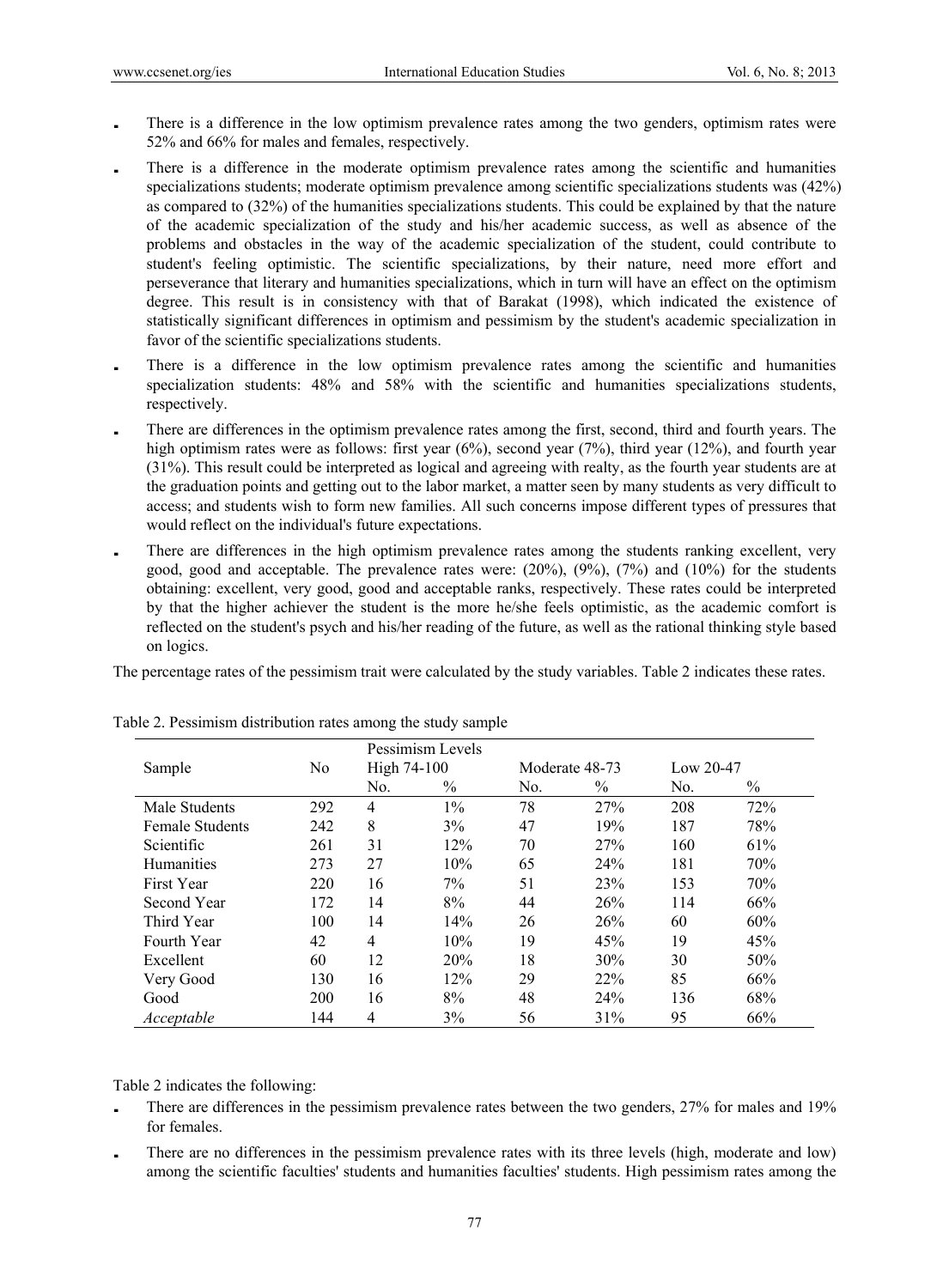scientific and humanities faculties students were (12%) and (10%), respectively. Moderate pessimism rates were (27%) and (24%) among the scientific and humanities faculties students, respectively. Finally, low pessimism rates were (61%) and (66%) among the scientific and humanities faculties students, respectively. Researchers ascribe this to that the Hashemite University students are living the same conditions, whether in the scientific or humanities faculties, they are all governed by the same regulations and instructions inside the University. They are further experiencing the same obstacles and difficulties that increase or decrease pessimism rates.

- **.** There are differences in the low pessimism prevalence rates among the first, second, third and fourth year students. The low pessimism rates among the students of these years were: (70%), (66%), (60%) and (45%) among the first, second, third and fourth year students, respectively. On the other hand the moderate pessimism rates among the same students were: (23%), (26%), (26%) and (45%) among the first, second, third and fourth year students, respectively. This could be explained by that the newcomers are more pessimistic, because the university life is quite different from that of the school where they were recently graduated. This rate becomes less as they are more advanced in the duration and academic levels in the university, grading throughout the study years. Quite noticeable that this rate decreases in the fourth year because the student of this year interacts more with the graduation year and preparation for the work life, thinking of the future, marriage and the like of thoughts related with the community factuality outside the university walls.
- **.** There are differences in the low pessimism prevalence rates among the students who achieved excellent, very good, good and acceptable rankings. In this concern, low pessimism rates among the excellent, very good, good and acceptable rank achievers were (50%), (66%), (68%) and (66%), respectively. Students of high accumulative averages are less pessimistic than those achieving low accumulative averages. This could be imputed to that the high achiever students possess a more optimistic view of life and realty; they have more adaptability to the different conditions and life situations; and they enjoy more positive self-concept than the lower achiever students who look at life through a black lenses.

#### *6.2 Results Pertaining to Objective 2*

## **RQ2: Is there a correlation between optimism-pessimism (extroversion, introversion, emotional equilibrium- affection) among the Hashemite University Students?**

To answer this question, the correlation coefficient among the grades of the study sample on the optimism-pessimism scale and the total grades on Eyeznck Personality Scale on the extroversion and affection dimension was calculated. Table 3 shows the correlation coefficient among the variables.

| Variables | Extroversion | Introversion | Emotional | neuroticism |
|-----------|--------------|--------------|-----------|-------------|
|           |              |              | stability |             |
| Optimism  | $-.002$      | $*279$       | $-.009$   | .063        |
| Pessimism | $** = 229$   | $***-311$    | $** 335$  | $** .285$   |

|  | Table 3. Correlation coefficient array among the study variables |  |
|--|------------------------------------------------------------------|--|
|  |                                                                  |  |

Statistically significant at  $(\alpha < 0.05)$  level.

Statistically significant at  $(\alpha \leq 01)$  level

Table 3 indicates a positive correlation between optimism and introversion, and no correlation between each of extroversion, emotional stability and neuroticism. Meanwhile, there was a negative correlation between pessimism, extroversion and introversion, and a positive correlation among pessimism, emotional stability and neuroticism. This result is in agreement with the previous studies conducted by Abdel Latif & Hamada (1998), and Al-Ansari (2003), which results revealed a positive correlation among optimism, extroversion, pessimism and neuroticism. The results of this study further revealed a negative correlation between pessimism-extroversion and between optimism- neuroticism.

## *6.3 Results Pertaining to Objective 3*

**RQ3: Are there statistically significant differences in the optimism-pessimism trait among the Hashemite University students attributed to: gender, accumulative average, academic specialization and academic level)?**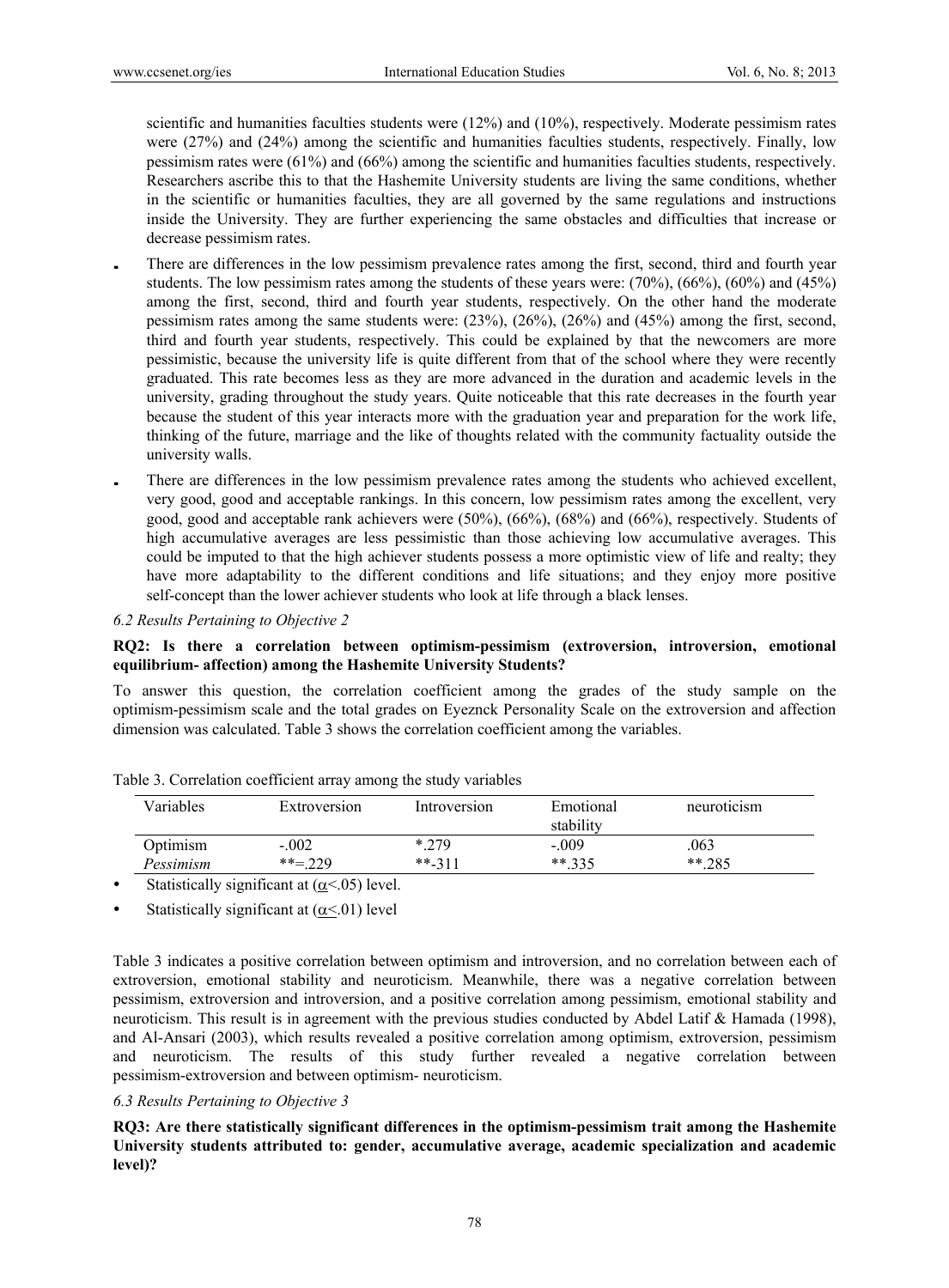To answer this question, the means and standard deviations (M's and SD's) were calculated for the grades of the study sample students on the optimism-pessimism scale by gender, academic specialization, academic level and accumulative average variables, as duly shown in Table 4.

| Variables              | Optimism |           |       | Pessimism |  |  |
|------------------------|----------|-----------|-------|-----------|--|--|
|                        | M        | <b>SD</b> | М     | <b>SD</b> |  |  |
| Male Students          | 42.20    | 8.67      | 40.93 | 12        |  |  |
| <b>Female Students</b> | 44.84    | 7.20      | 40.60 | 13.83     |  |  |
| Scientific Faculties   | 46.47    | 7.52      | 41.42 | 14.20     |  |  |
| Humanities Faculties   | 45.03    | 8.11      | 40.07 | 12.09     |  |  |
| First Year             | 45.80    | 8.70      | 40.33 | 13.48     |  |  |
| Second Year            | 45.83    | 7.51      | 41.39 | 12.10     |  |  |
| Third Year             | 45.65    | 6.04      | 40.21 | 14.75     |  |  |
| Fourth Year            | 40       | 12.03     | 44    | 5.77      |  |  |
| Excellent              | 46.50    | 8.89      | 36.16 | 11.86     |  |  |
| Very Good              | 46.02    | 6.87      | 40.02 | 15.02     |  |  |
| Good                   | 45.59    | 8.08      | 41.69 | 13.13     |  |  |
| Acceptable             | 45.50    | 8.17      | 40.88 | 11.53     |  |  |

Table 4. M's and SD's of the study sample students by variables

To identify the means on the optimism trait, ANOVA was made as shown in Table 5.

Table 5. Results of the ANOVA to identify the main and interaction impacts among gender, academic specialization, academic level and accumulative average

| Variance Source                   | Total      | Liberty | Square  | F Value | β       |
|-----------------------------------|------------|---------|---------|---------|---------|
|                                   | Squares    | Degree  | Average |         |         |
| Gender                            | 340.876    |         | 340.876 | 6.560   | $.010*$ |
| Specialization                    | 112.322    | 1       | 112.322 | 2.194   | .139    |
| Academic Level                    | 809.896    | 3       | 269.865 | 5.271   | $.001*$ |
| <b>Accumulative Average</b>       | 393.818    | 3       | 131.273 | 2.564   | .055    |
| Gender x Specialization           | 470.342    | 1       | 470.342 | 9.187   | .003    |
| Gender x Level                    | 89.963     | 2       | 44.982  | .879    | .416    |
| Gender x Average                  | 143.969    | 3       | 47.990  | .937    | .423    |
| Specialization x Level            | 7.467      | 2       | 3.734   | .073    | .930    |
| Specialization x Average          | 706.661    | 3       | 235.554 | 4.601   | .004    |
| Level x Average                   | 1341.375   | 6       | 223.562 | 4.367   | $.000*$ |
| Gender x Specialization x Level   | 27.471     | 2       | 13.735  | .268    | .765    |
| Gender x Level x Average          | 223.058    | 4       | 55.764  | 1.089   | .362    |
| Gender x Specialization x Average | 114.649    | 2       | 57.325  | 1.120   | .328    |
| Level x Specialization x Average  | 1529.483   | 5       | 305.897 | 5.975   | $.000*$ |
| Gender x Specialization x Level x | 130.415    | Ι.      | 130.415 | 2.547   | .111    |
| Average                           |            |         |         |         |         |
| Error                             | 17765.100  | 496     | 51.196  |         |         |
| Total                             | 835378.000 | 534     |         |         |         |

Table 5 shows the following:

- **.** There are statistically significant differences at (0.05) significance level between males and females on the optimism trait in favor of males.
- **.** There are statistically significant differences at (0.05) significance level between the academic level (first, second, third and fourth year) on the optimism trait in favor of students of first, second and third academic year.
- There is an interaction at the (0.05) significance level between the academic specialization and accumulative average on optimism trait.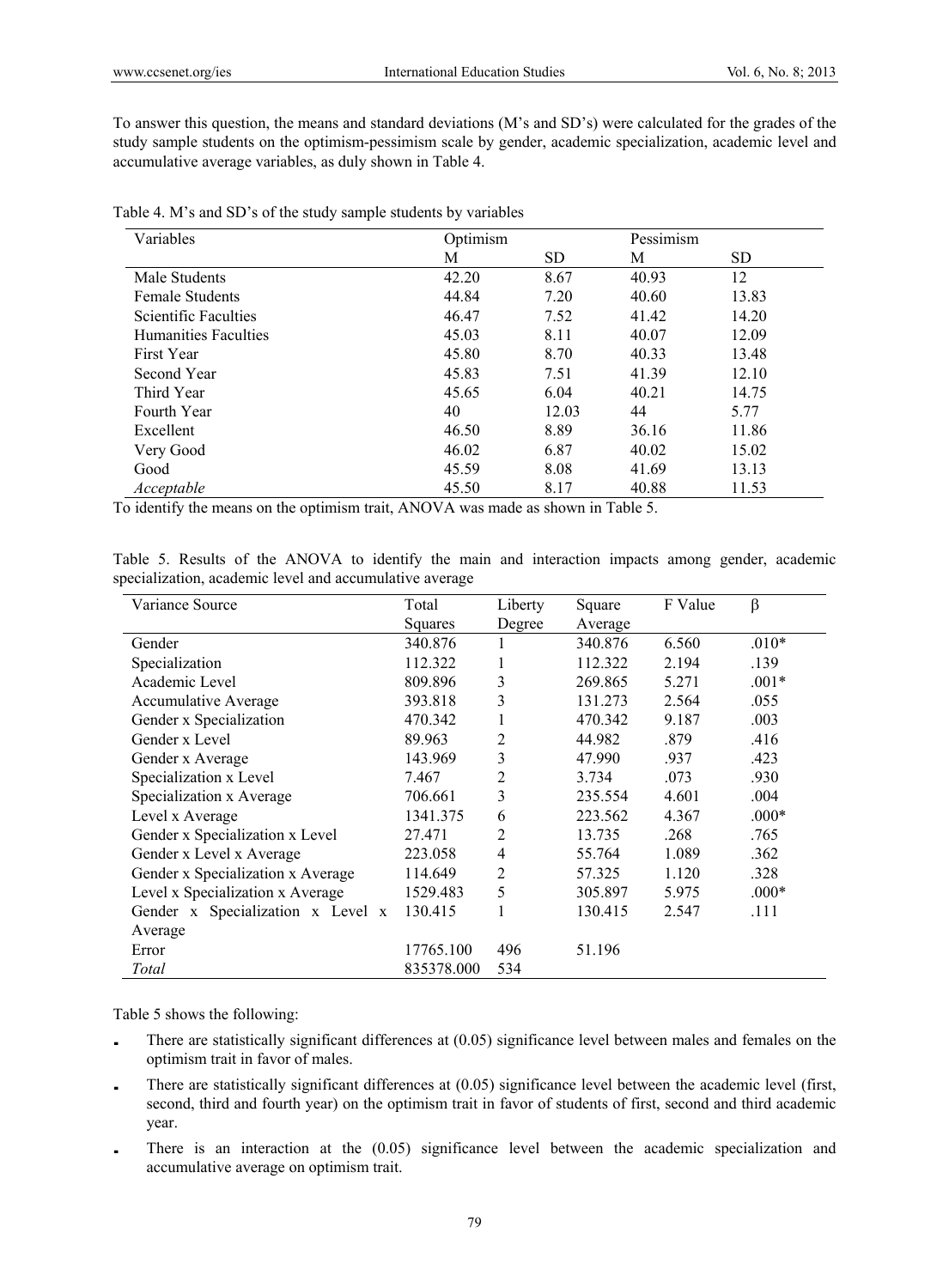- **.** There is an interaction at the (0.05) significance level between the academic specialization, academic level and accumulative average on optimism trait.
- **.** There is no interaction between: gender, academic level, academic specialization and accumulative average on optimism trait.

To identify the differences of the means among the variables on the pessimism trait, variance analysis was mad as show in Table 6.

Table 6. Results of the variance analysis to identify the main and interactive effects between each of: gender, specialization, accumulative average and academic level on pessimism

| Variance Source                   | Total      | Liberty        | Square   | F Value | $\beta$ |
|-----------------------------------|------------|----------------|----------|---------|---------|
|                                   | Squares    | Degree         | Average  |         |         |
| Gender                            | 153.015    |                | 153.015  | .940    | .333    |
| Specialization                    | 1234.346   | 3              | 1234.346 | 7.582   | $.006*$ |
| Academic Level                    | 548.440    |                | 182.813  | 1.123   | .340    |
| <b>Accumulative Average</b>       | 196.978    | 3              | 65.659   | .403    | .751    |
| Gender x Specialization           | 226.204    | 2              | 226.204  | 1.389   | .239    |
| Gender x Level                    | 160.454    | $\mathbf{1}$   | 80.227   | .493    | .611    |
| Gender x Average                  | 2720.397   | 3              | 906.799  | 5.570   | .001    |
| Specialization x Level            | 328.614    | 2              | 164.307  | 1.009   | .366    |
| Specialization x Average          | 2350.031   | 6              | 783.344  | 4.811   | $.003*$ |
| Level x Average                   | 2676.653   | 3              | 446.109  | 2.740   | $.013*$ |
| Gender x Specialization x Level   | 93.473     | $\overline{2}$ | 46.736   | .287    | .751    |
| Gender x Level x Average          | 1495.526   | 4              | 373.882  | 2.296   | $.059*$ |
| Gender x Specialization x Average | 294.084    | 2              | 147.042  | .903    | .406    |
| Level x Specialization x Average  | 966.007    | 5              | 193.201  | 1.187   | .315    |
| Gender x Specialization x Level x | 170.557    |                | 170.557  | 1.048   | .307    |
| Average                           |            |                |          |         |         |
| Error                             | 56494.145  | 496            | 162,807  |         |         |
| Total                             | 710592.000 | 534            |          |         |         |

Table 6 indicates the following:

- **.** There are statistically significant differences at (0.05) significance level between gender and accumulative average on the pessimism trait.
- **.** There are statistically significant differences at (0.05) significance level between the specialization and accumulative average on the optimism trait.
- **.** There is no interaction between gender, academic specialization, academic level and accumulative average on the pessimism trait.

## **7. Recommendations**

- **.** Study of the factorial ingredients of optimism and pessimism with the university students and identifying the difference degrees of these ingredients by difference of type and culture.
- **.** Study of the relationship between optimism, pessimism and efficiency of the academic self.
- **.** Conducting other studies addressed other personal variables
- **.** Study of the relationship between mental health and each of optimism and pessimism.

# **References**

- Abdel Khaleq, A. M., & Al-Ansari, B. (1995). Optimism and Pessimism- An Arabic Study in Personality", In the 2<sup>nd</sup> International Conference of the Special Need, Gifted and Disabled Children Psychological Counseling. 25-27 December 1995. *Conference Research, 1,* 131-152, Ain Shams University, Cairo.
- Abdel Khaleq, A. M. (2000). Optimism and Pessimism: Arabic Studies Presentation. *Psychology Journal, 57*(14), 6-27.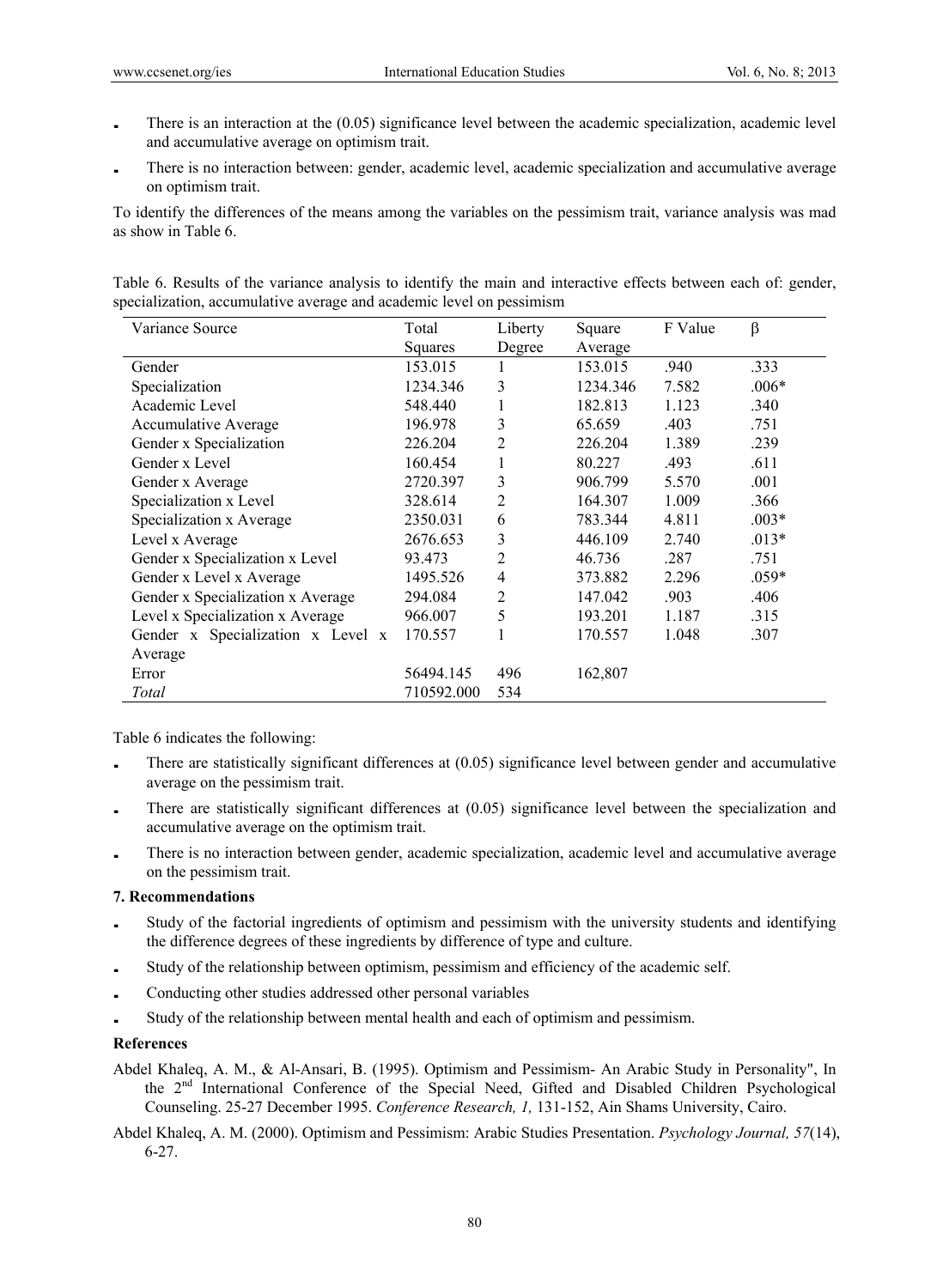- Abdel Latif, H., & Hamada, L. (1998). Optimism and Pessimism and their Relationship to the Personality Two Dimensions (Extroversion and Psychosis)*. Educational Journal, 36*(1), 83-104.
- Achat, H., Kawachi, I., Spiro, A., III, DeMolles, D. A., & Sparrow, D. (2000). Optimism and depression as predictors of physical and metal health functioning: The Normative Aging Study. *Annals of Behavioral Medicine, 22,* 127-130. http://dx.doi.org/10.1007/BF02895776
- Al-Ansari, B. (2002). Preparation of an Arabic Image of the Scale for Life Orientation as an Optimism Scale. *Social Sciences Journal*, *30*(4), 757-812
- Al-Ansari, B. (2003). *Optimism and Pessimism: There Measurement and Relationships with Certain Personality Variables among Kuwait University Students*. Al-Resala, 192, 23rd Year Book, Scientific Publication Council, University of Kuwait, Kuwait.
- Al-Anzi, F. O. (2001). Feeling Happy and its Relationship to Certain Personality Traits: A Comparative Correlation Study, Comparing between Males and Females. *Psychological Studies Journal*, *11*(3), 351-337.
- Al-Hajjar, M. (1989). *Contemporary Behavioral Medicine, Research in the Most Important Medical Psychology and Behavioral Therapy.* Dar-el-Malayeen, Beirut.
- Al-Hakkak, W. (2001). *Construction of Optimism and Pessimism Measurements among Baghdad University Students.* Unpublished MA Thesis, Faculty of Education, University of Baghdad, Iraq.
- Al-Halasah, H. K. (1996). *Relation of Certain Personality Traits to the Accomplishment Motive among the 11th Grade Students*. Unpublished MA Thesis, Mutah University, Jordan.
- Al-Himyari, A. F. (2003). Measurement of Optimism-Pessimism of the University Students in Yemen. *Journal of the Faculty of Education- Ain Shams University, 28*(2), 143-158.
- Al-Husseini, M. K. E. (1993). *Personal Traits that Distinguish the Depressed and Non-Depressed.* Unpublished MA Thesis, University of Jordan.
- Allam, S. E. (2002). *Educational and Psychological Measurement and Evaluation, its Basics, Applications and Contemporary Orientations*. Dar-el-Fikr Al-Arabi, Cairo.
- Al-Mash'an, O. S. (2000). Optimism and Pessimism and their Relationships to the Psychological and Physical Disorders and Life Event Pressures with the University Student*. Psychological Studies*, *10,* 505-532.
- Azar, I. (2006). Relationship between quality of life , hardiness, self- esteem amongst employed and unemployed women in Zabol. *Iran Psychiatry*, *1*, 104-111.
- Barakat, Z. (1998). Optimism and Pessimism Psychology and their Relationship to Certain Student-Related Variable. *Psychometric and Educational Journal*, *1*, 55-76.
- Brissette, I., Scheier, M., & Carver, C. S. (2002). The role of optimism in social network development, coping, and psychological adjustment during a life transition. *Journal of Personality and Social Psychology*, *82,*  102-111. http://dx.doi.org/10.1037/0022-3514.82.1.102
- Cohen, L., de Moor, C., & Amato, R. J. (2001). The association between treatmentspecific optimism and depressive symptomatology in patients enrolled in a phase I cancer clinical trial. *Cancer, 91*, 1949-1955. http://dx.doi.org/10.1002/1097-0142(20010515)91:10<1949::AID-CNCR1218>3.0.CO;2-A
- Creed, P. A., Patton, W., & Bartrum, D. (2002). Multidimensional properties of the LOT-R: Effects of optimism and pessimism on career and well-being related variables in adolescents. *Journal of Career Assessment, 10*(1), 37-52. http://dx.doi.org/10.1177/1069072702010001003
- El-Anzi, F. O. (2005). Academic achievement and its relationship with anxiety, self-esteem, optimism and pessimism in Kuwaiti students. *Social Behavior and Personality, 33,* 95-104. http://dx.doi.org/10.2224/sbp.2005.33.1.95
- Fabbri, S., Kapur, N., Wells, A., & Creed, F. (2000). Emotional, cognitive, and behavioral characteristics of medical outpatients: A Preliminary Analysis. *Psychosomatics*, *42*(1), 74-77. http://dx.doi.org/10.1176/appi.psy.42.1.74
- Hollnagel, H., Malterud, K., & Witt, K. (2000). Men's self-assessed personal health resources. Approaching patients' strong points in general practice. *Family Practice*, *17,* 529-34. http://dx.doi.org/10.1093/fampra/17.6.529